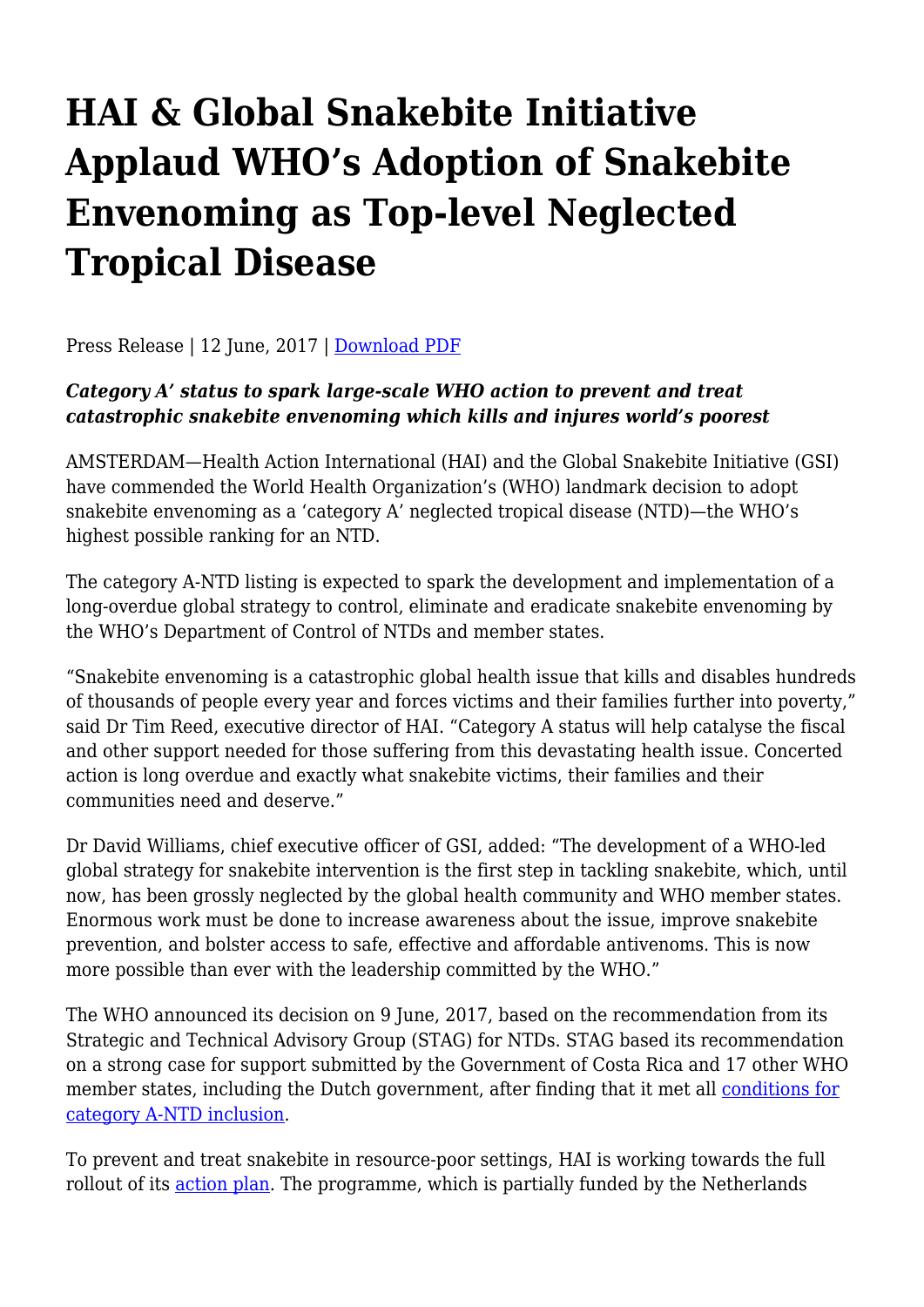Ministry of Foreign Affairs, will soon begin training civil society organisations in sub-Saharan Africa to collect and analyse snakebite data and lobby for greater regional, national and international action. HAI will also work with in-country civil society organisations to teach local populations effective prevention and treatment methods.

### **Facts about snakebite envenoming:**

- Approximately 2.7 million people a year develop clinical illness (envenoming) following a venomous snakebite.
- Snakebite envenoming kills about 125,000 people a year and severely injures hundreds of thousands more who often suffer from disfigurement, disability and paralysis resulting in discrimination and social exclusion.
- Impoverished rural dwellers, agricultural workers, working children between 10 and 14 years, and people living in poorly constructed housing and limited access to education and healthcare are at greatest risk of snakebite envenoming.

### **Video containing further information on the devastating impact of snakebite:** <http://bit.ly/1OVUSti>

## **For interview requests and further information, please contact:**

Bobbi Klettke Communications Manager Health Action International T: +31 20 412 4523 M: +31 68 142 3206 Email: [bobbi@haiweb.org](mailto:bobbi@haiweb.org)

## **About the Health Action International**

*[Health Action International](http://www.haiweb.org) is the only independent non-governmental organisation entirely dedicated to strengthening pharmaceutical policy to improve public health. Our staff and global network of members have expertise in virtually all areas of medicines policy, including the price, availability and affordability of medicines, clinical data transparency, intellectual property and pharmaceutical marketing. We pursue advocacy at the patient level and up to the highest levels of government through our 'official relations' status with the World Health Organization and respected relationship with the European Medicines Agency.*

## **About the Global Snakebite Initiative**

*The [Global Snakebite Initiative](http://www.snakebiteinitiative.org) is a registered non-profit, charitable organisation, based in Australia, but with global membership. It was founded to give a voice to the forgotten victims of snakebite in poor, mostly rural, communities around the world and develop a collaborative framework to address the neglected global tragedy of snakebite envenoming. It aims to improve the understanding, prevention and treatment of snakebite injuries in developing countries and achieve significant improvements in outcomes for snakebite patients.*